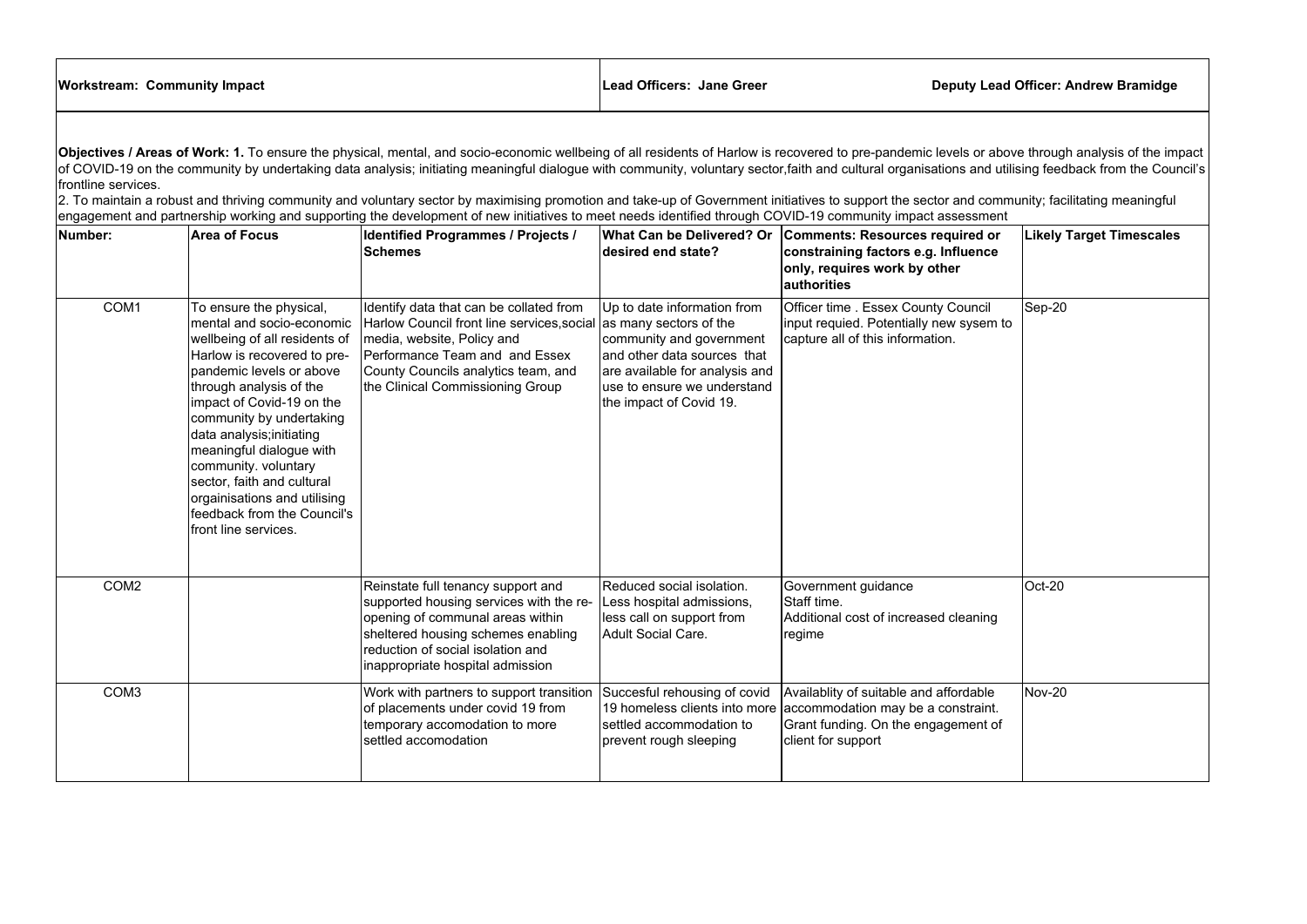| COM4             | Develop innovative solutions to help<br>people to access Harlow's culture and<br>heritage sectors virtually.<br>Idenitfy cultural venues, services and<br>other leisure activities that have been<br>adversly affected by loss of income<br>from Covid 19 | <b>Culture and Arts summer</b><br>school to assist children who<br>have missed learning<br>opprtunities whilst schools<br>are closed.<br>Undertake audience survey to<br>identify peoples concerns re<br>Covid 19 and attending<br>events<br>Look at digital and vitual<br>solutions to enable access to<br>relevant services, i.e. virtual<br>access by residents, schools<br>and other groups etc. | Funding from Carnival budget 2020<br>diverted to summer school activites<br>Istaff time<br>Additional funding for potential solutions<br>may be required                                               | Mar-21                 |
|------------------|-----------------------------------------------------------------------------------------------------------------------------------------------------------------------------------------------------------------------------------------------------------|------------------------------------------------------------------------------------------------------------------------------------------------------------------------------------------------------------------------------------------------------------------------------------------------------------------------------------------------------------------------------------------------------|--------------------------------------------------------------------------------------------------------------------------------------------------------------------------------------------------------|------------------------|
| COM <sub>5</sub> | Provide School readiness activities on<br>line to help ensure children starting<br>school in September 2020 have the<br>skills to be ready to learn and achieve.                                                                                          | Online activities delivered to<br>young people and their carers                                                                                                                                                                                                                                                                                                                                      | Staff time.                                                                                                                                                                                            | Aug-20                 |
| COM6             | Promote debt management and<br>financial advice services and keep<br>under review and government initiatives<br>and guidance.                                                                                                                             | <b>Review Council Debt</b><br>recovery processes.<br>relevant benefits.<br>Assist residents to access<br>financial support services and<br>local initiatives                                                                                                                                                                                                                                         | Partnership working. Assess whether<br>Harlow Council, government agencies<br>Maximise residents' access to and the community and voluntary sector<br>have the capability and resources to<br>respond. | Sep-20                 |
| COM7             | Promote Better Health campaign and<br>Mental Health and Wellbeing advice.<br>Support public health campaigns to<br>minimise covid 19 health impacts,<br>ensuring the needs of volunteers are<br>considered as well as other sections of<br>the community  | Better and improved physical<br>and mental health, therefore<br>e better prepared to deal with<br>Covid 19 if affected current or<br>in the future, for residents and<br>volunteers                                                                                                                                                                                                                  | staff time<br>campaign costs.                                                                                                                                                                          | October 20 and ongoing |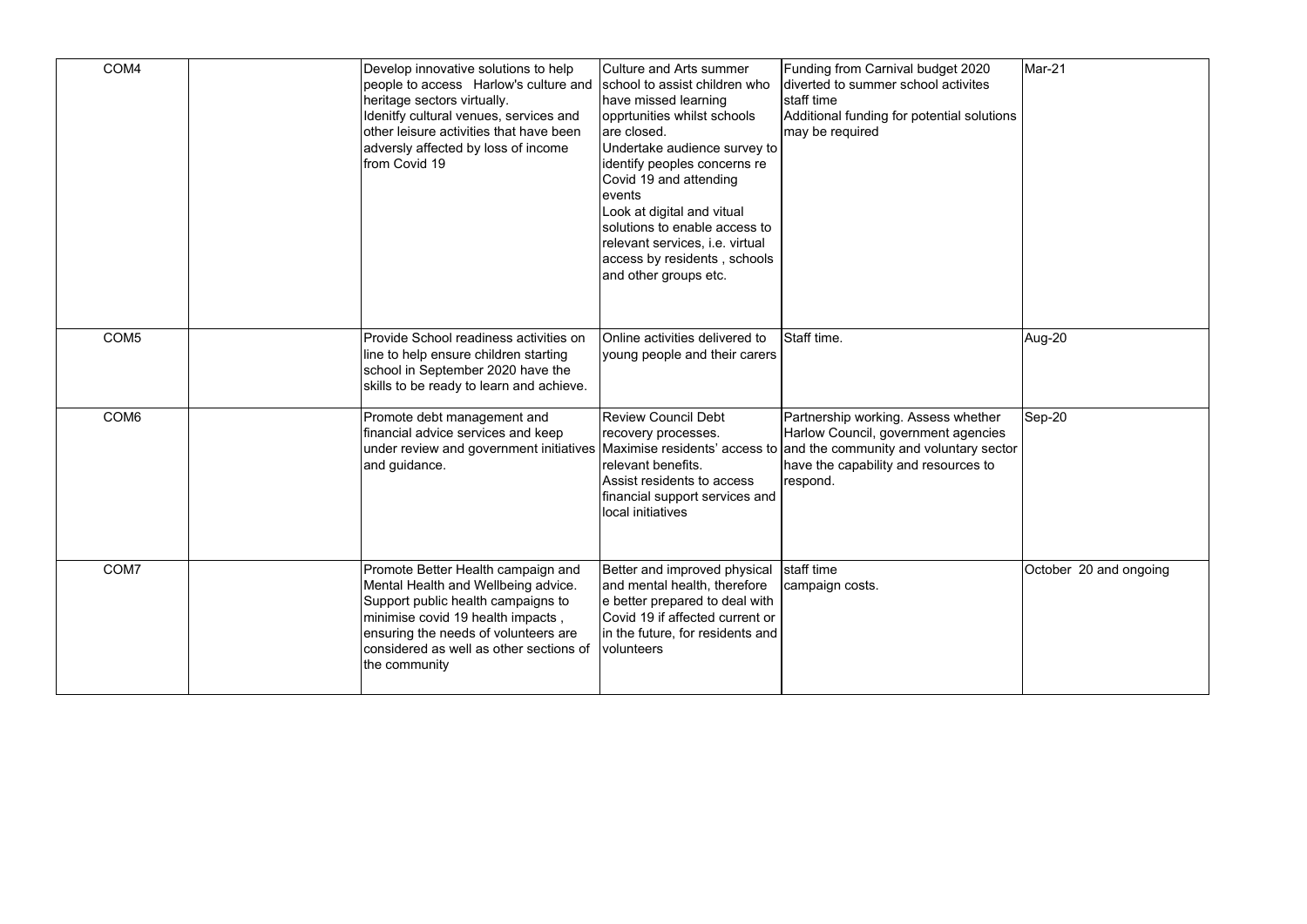| COM8              | Maintain a robust and<br>thriving community and<br>voluntary sector by<br>maximising promotion and<br>take up of Governmentr<br>initiatives to support the<br>sector and community;<br>facilitating meaningful<br>engagment and partnership<br>working and supporting the<br>development of new<br>initriatives to meet needs<br>identified through Covid 19<br>community impact<br>assessment. | Work with the CVS and other partners<br>to identify specific third sector recovery<br>support needs and priorities to establish Undertanding of how harlow<br>a multi agenct forum to adress local<br>needs through community impact<br>assessment | Survey of third sector support Staff time<br>needs undertaken,<br>communities have been<br>disportionally affected (<br>possible survey and well as<br>focus groups)                                                                                                                    |                                                                                                                         | Aug-20                  |
|-------------------|-------------------------------------------------------------------------------------------------------------------------------------------------------------------------------------------------------------------------------------------------------------------------------------------------------------------------------------------------------------------------------------------------|----------------------------------------------------------------------------------------------------------------------------------------------------------------------------------------------------------------------------------------------------|-----------------------------------------------------------------------------------------------------------------------------------------------------------------------------------------------------------------------------------------------------------------------------------------|-------------------------------------------------------------------------------------------------------------------------|-------------------------|
| COM <sub>9</sub>  |                                                                                                                                                                                                                                                                                                                                                                                                 | Undertake a community impact<br>assessement to assess any<br>disproprionate affects of covid 19 on<br>disadvantaged groups and<br>communities, for example BAME and<br>disabled people.                                                            | Support local community,<br>faith and voluntary groups to<br>identify and maintain support<br>for the most vulnerable<br>people impacted by Covid 19.<br>Work with mental health<br>organisations to provide<br>targeted support to BAME<br>and disabled people impacted<br>by Covid 19 | Partnership working with other<br>agencies, voluntary and charty sector.<br>Some finiacial resource may be<br>required. | October 20 and ongoing  |
| COM <sub>10</sub> |                                                                                                                                                                                                                                                                                                                                                                                                 | Support the work of charitable and<br>other organisations to tackle the impact domestic abuse in Harlow<br>lof Domestic Abuse that has been<br>heightened during the lockdown period                                                               | To identify the level to<br>and any increases due to<br>Covid 19, and work with<br>parners to address any<br>shortfalls in service provision<br>or supprt for victims                                                                                                                   | Staff time<br>willingness of agencies to work together<br>Potential financial support required                          | Mar-21                  |
| COM <sub>11</sub> |                                                                                                                                                                                                                                                                                                                                                                                                 | Work with Mental Health organisations<br>to provide targeted support to BAME<br>and disabled young people impacted<br>by Covid 19.                                                                                                                 | Identification of sections of<br>the community that have<br>been adversly affected by the<br>effects of Covid 19.                                                                                                                                                                       | Staff time<br>Possible communications costs, i.e.<br>leaflets etc                                                       | Mar-21                  |
| COM <sub>12</sub> |                                                                                                                                                                                                                                                                                                                                                                                                 | Engage with local organisations that<br>have existing links to BAME<br>communities and local disability groups<br>to ensure the Council's approach to<br>community recovery takes into account<br>the diversity of the town.                       | Set up a regular community<br>forum to enable regular<br>engagement and feedback<br>from BAME communities and<br>local disability groups<br><b>Five point Government</b><br>quidance to BAME<br>communities followed.                                                                   | Zoom facility. Ensure suitable access<br>arrangmenst for community groups, i.e.<br>access to IT.                        | 03/09/2020 then ongoing |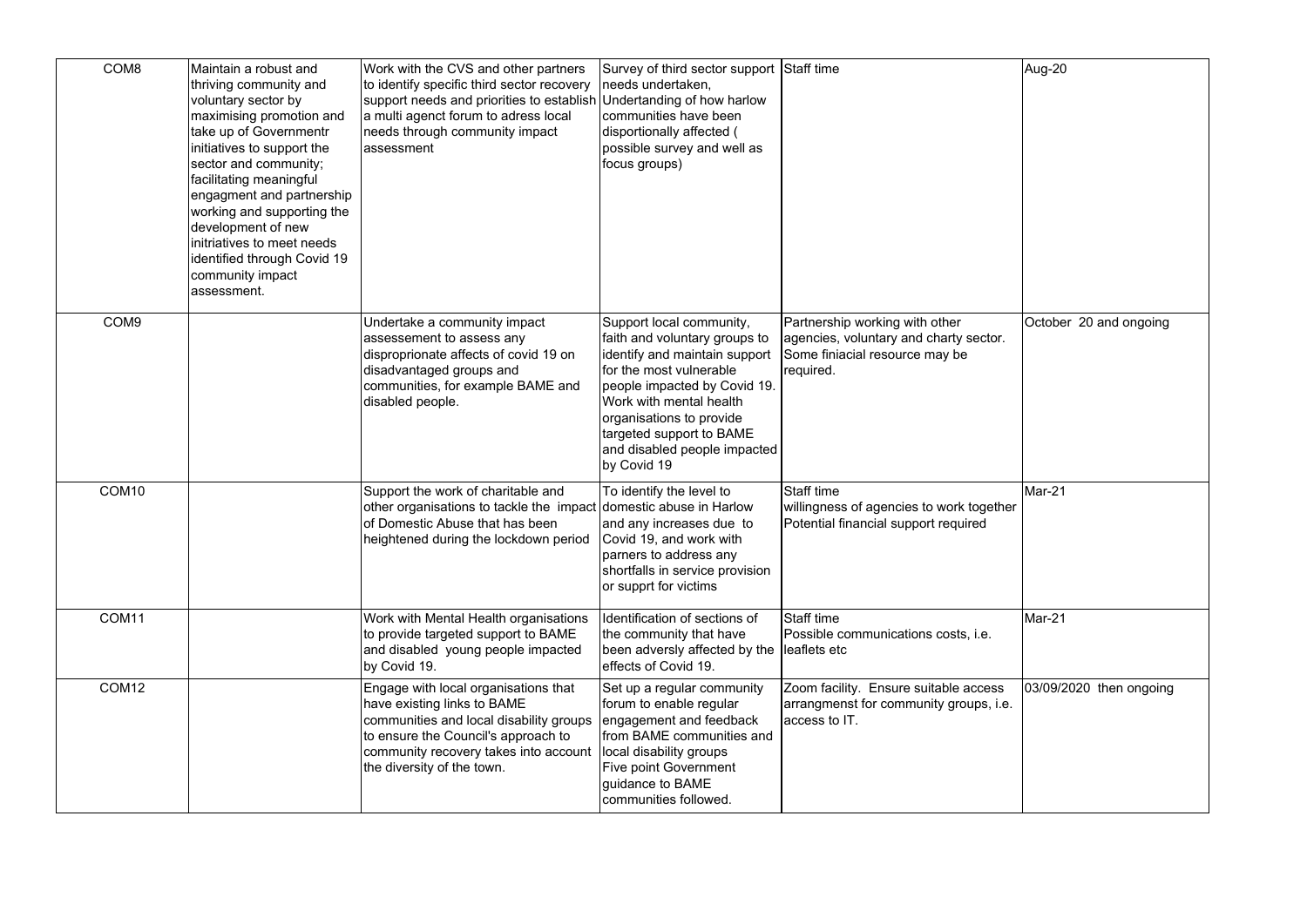$\mathbb{R}^n$ 

- 
- 4. Creation of a local partnership to maximise the take up of apprenticeship and job placement programmes with the Council playing a leadership role.
- 5. Ensure young people in Harlow have access to information, advice and opportunities for work and/or training.
- 6. Identify ways in which existing Council service delivery can be utilised to support Covid recovery measures in the local economy.
- 7. Supporting communications to local businesses to assist in the prevention of a second wave of infections.

| <b>Workstream: Business &amp; Economy</b>                                                                                                                                                                                                                                                                                                                                                                                                                                                                                                                                                                                                                                                                                                                                                                                                                                                                                                                                                                       |                                           | <b>Lead Officer: Andrew Bramidge</b>                                                                                 |                                                                                        | <b>Deputy Lead Officer: Jane Greer</b>                                                                                           |                                 |  |
|-----------------------------------------------------------------------------------------------------------------------------------------------------------------------------------------------------------------------------------------------------------------------------------------------------------------------------------------------------------------------------------------------------------------------------------------------------------------------------------------------------------------------------------------------------------------------------------------------------------------------------------------------------------------------------------------------------------------------------------------------------------------------------------------------------------------------------------------------------------------------------------------------------------------------------------------------------------------------------------------------------------------|-------------------------------------------|----------------------------------------------------------------------------------------------------------------------|----------------------------------------------------------------------------------------|----------------------------------------------------------------------------------------------------------------------------------|---------------------------------|--|
| Objectives / Areas of Work: 1. Collating data to identify the impact of Covid-19 on the local economy and establishing a baseline to enable us to monitor progress throughout the recovery phase.<br>2. Increase the opportunities for advice, information and financial support to local businesses, working with local business support agencies.<br>3. Development of a programme to actively promote Harlow businesses to maximise the potential of the 'Harlow Pound'.<br>4. Creation of a local partnership to maximise the take up of apprenticeship and job placement programmes with the Council playing a leadership role.<br>5. Ensure young people in Harlow have access to information, advice and opportunities for work and/or training.<br>6. Identify ways in which existing Council service delivery can be utilised to support Covid recovery measures in the local economy.<br>7. Supporting communications to local businesses to assist in the prevention of a second wave of infections. |                                           |                                                                                                                      |                                                                                        |                                                                                                                                  |                                 |  |
| Number:                                                                                                                                                                                                                                                                                                                                                                                                                                                                                                                                                                                                                                                                                                                                                                                                                                                                                                                                                                                                         | <b>Area of Focus</b>                      | <b>Identified Programmes / Projects /</b><br><b>Schemes</b>                                                          | <b>What Can be Delivered? Or</b><br>desired end state?                                 | <b>Comments: Resources required or</b><br>constraining factors e.g. Influence<br>only, requires work by other<br>$ $ authorities | <b>Likely Target Timescales</b> |  |
| BE <sub>1</sub>                                                                                                                                                                                                                                                                                                                                                                                                                                                                                                                                                                                                                                                                                                                                                                                                                                                                                                                                                                                                 | Prevention of second wave<br>of infection | Prepare protocols (and implement<br>when needed) for communicating<br>actions on increasing infections               | <b>Communications issued</b><br>when required resulting in<br>behaviour change         | Environmental Health, Comms, Essex<br><b>Resilience Forum</b>                                                                    | Ongoing                         |  |
| BE <sub>2</sub>                                                                                                                                                                                                                                                                                                                                                                                                                                                                                                                                                                                                                                                                                                                                                                                                                                                                                                                                                                                                 | Collation of data                         | Identify what data can be collated within List of data available for<br>the Council's Policy and Performance<br>team | monthly collation                                                                      | Input from Policy & Performance                                                                                                  | End of August                   |  |
|                                                                                                                                                                                                                                                                                                                                                                                                                                                                                                                                                                                                                                                                                                                                                                                                                                                                                                                                                                                                                 |                                           | Identify what data can be supplied by<br><b>Essex County Council</b>                                                 | List of data available for<br>monthly collation                                        | Input from ECC                                                                                                                   | End of August                   |  |
|                                                                                                                                                                                                                                                                                                                                                                                                                                                                                                                                                                                                                                                                                                                                                                                                                                                                                                                                                                                                                 |                                           | Regular liaison with major employers in<br>Harlow to gather intelligence                                             | Regular views of local<br>business on the impact of<br>Covid                           | Resourced through Regeneration team                                                                                              | September                       |  |
|                                                                                                                                                                                                                                                                                                                                                                                                                                                                                                                                                                                                                                                                                                                                                                                                                                                                                                                                                                                                                 |                                           | Undertake regular business surveys                                                                                   | Regular views of local<br>business on the impact of<br>Covid                           | Identify if this can be done in-house or<br>needs external commission                                                            | <b>End of September</b>         |  |
| BE3                                                                                                                                                                                                                                                                                                                                                                                                                                                                                                                                                                                                                                                                                                                                                                                                                                                                                                                                                                                                             | 8 support                                 | Business information, advice Maximise the provision of Government<br>grant support to Harlow businesses              | <b>Full utilisation of Government</b><br>funds                                         | Delivery through Revs & Bens team                                                                                                | August                          |  |
|                                                                                                                                                                                                                                                                                                                                                                                                                                                                                                                                                                                                                                                                                                                                                                                                                                                                                                                                                                                                                 |                                           | Develop social media platform to<br>connect with local businesses                                                    | Ensure two way connections<br>with local business<br>community                         | Regen and Comms teams to lead                                                                                                    | September - commence            |  |
|                                                                                                                                                                                                                                                                                                                                                                                                                                                                                                                                                                                                                                                                                                                                                                                                                                                                                                                                                                                                                 |                                           | Work with Harlow Chamber of<br>Commerce to increase information to<br> businesses                                    | Initial online workshop<br>followed by ongoing joint<br>Council - Chamber<br>programme | Avalability of resources in Regen team<br>and at Harlow Chamber. Involvement of<br><b>NWES.</b>                                  | September                       |  |
|                                                                                                                                                                                                                                                                                                                                                                                                                                                                                                                                                                                                                                                                                                                                                                                                                                                                                                                                                                                                                 |                                           | Ensure all Council commercial tenants<br>have full access to Covid information                                       | Regular flow of information                                                            | Joint working between Property &<br>Facilities and Revs & Bens                                                                   | Ongoing                         |  |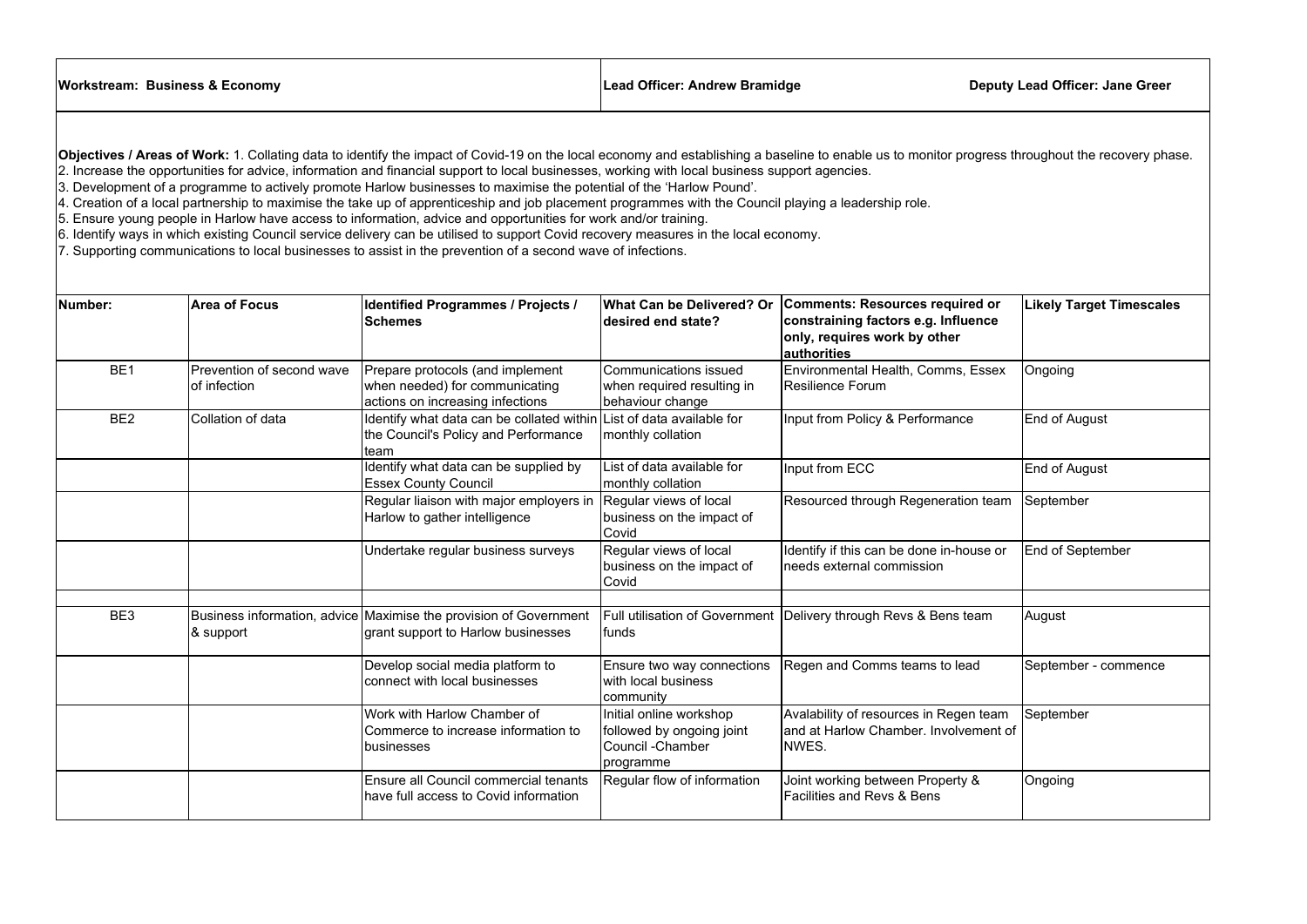|                                                                               | Signpost Harlow businesses to NHS<br>'Working Well' programme                                                                         | Referrals from Harlow into<br>the Essex Covid Recovery<br>programme                                 | Environmental Health & Regen teams                                                                                                     | Ongoing   |
|-------------------------------------------------------------------------------|---------------------------------------------------------------------------------------------------------------------------------------|-----------------------------------------------------------------------------------------------------|----------------------------------------------------------------------------------------------------------------------------------------|-----------|
|                                                                               | Explore potential for utilising empty<br>town centre retail unit to be used as a<br>temporary business advice centre                  | Determine the feasibility and<br>potential location                                                 | Work with Water Gardens and Harvey<br>Centre management                                                                                | September |
| BE4<br><b>Promotion of Harlow</b><br>businesses                               | Identify what more can be done to<br>prioritise local businesses in the<br>council's procurement                                      | More local companies being<br>given the opportunity to<br>compete for Council business              | Need to ensure compliance with<br>procurement policy. May necessitate<br>some changes to procurement practice<br>across service areas. | September |
|                                                                               | Explore potential for local 'Meet the<br>Buyers' event, possibly in early 2021                                                        | More opportunities for local<br>businesses to trade with each goods and service matching?<br> other | Can this be a physical event, or online                                                                                                | November  |
|                                                                               | Utilise 'Discover Harlow' brand to<br>deliver inward investment marketing<br>campaign for Harlow and promote local<br>success stories | Marketing campaign<br>launched for Harlow with<br>enquiry handling service                          | Work with Innovation Corridor                                                                                                          | November  |
|                                                                               | Work with 'anchor' institutions to<br>support local supply chain, learning<br>from PHE impact report                                  | More local small companies<br>supplying larger purchasers                                           | Work with PHE, PAH, College and<br>larger businesses                                                                                   | October   |
|                                                                               | Harlow Council to promote use of town<br>centre and neighbourhood centres                                                             | Increasing footfall                                                                                 | Regeneration team and Comms team                                                                                                       | September |
|                                                                               | Develop business awards scheme                                                                                                        | Identification of local success<br>stories                                                          | Work with Harlow Chamber and Heart 4 November<br><b>Harlow</b>                                                                         |           |
|                                                                               | Implement new signage scheme to<br>improve awareness of neighbourhood<br>centres and local hatches                                    | Increasing footfall                                                                                 | Regeneration and Property & Facilities<br>Iteams                                                                                       | October   |
| BE <sub>5</sub><br>Create partnership to lead<br>local employment initiatives | Identify opportunities within Harlow<br>Council to utilise job placement<br>programme                                                 | Increase trainee positions in<br>Council and support local<br>workforce                             | Budgetary constraints                                                                                                                  | October   |
|                                                                               | Develop partnership of leading<br>organisations in Harlow to promote<br>employment initiatives                                        | Harlow Council working as<br>community leader                                                       | Work through Growth Board;<br>linvolvement of DWP                                                                                      | September |
|                                                                               | Develop programme of improving digital<br>skills for businesses to help them deal<br>with the 'new normal'                            | Number of Harlow<br>businesses signing up to a<br>programme                                         | Work with existing business support<br>providers, Harlow College, ARU etc.                                                             | October   |
| BE <sub>6</sub><br>Support to young people                                    | Identify opportunities within Harlow<br>Council to increase apprenticeships                                                           | Increase trainee positions in<br>Council and support local<br>workforce                             | Budgetary constraints                                                                                                                  | October   |
|                                                                               | Ensure an adequate advice and<br>guidance programme is in place for all<br>young people in Harlow                                     | Clear referral mechanism in<br>place and suppoort to enable<br>work-readiness                       | Work with Harlow College and other<br>existing providers                                                                               | September |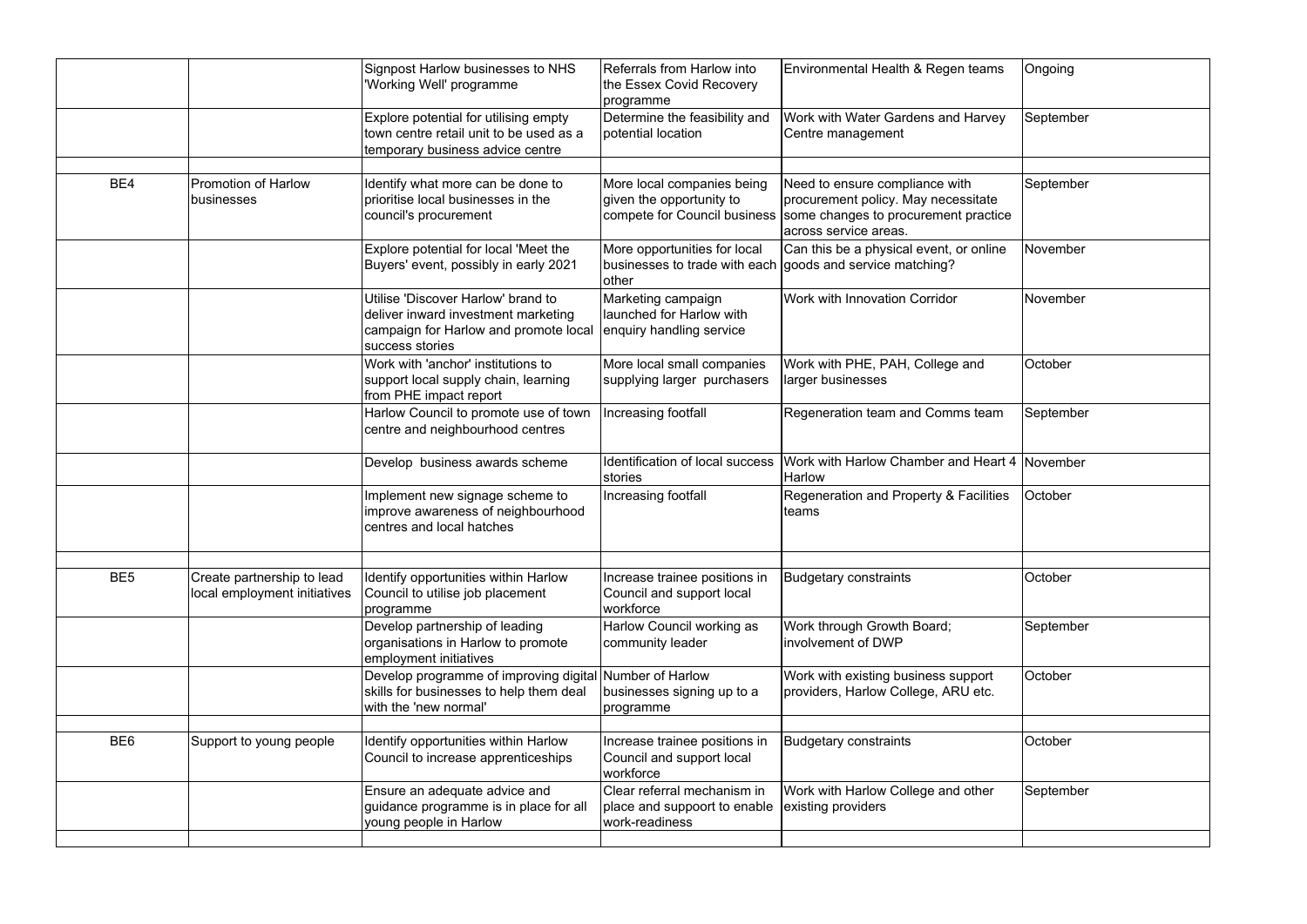| BE <sub>6</sub> | Council service delivery_ | Ensure a focus on Covid recovery for | Measures deliered that    | SMB to identify and discuss with    | Ongoing |
|-----------------|---------------------------|--------------------------------------|---------------------------|-------------------------------------|---------|
|                 |                           | llocal businesses is woven into      | specifically target Covid | Members. Work through Growth Board. |         |
|                 |                           | Corporate Plan and service delivery  | frecovery as an aim       |                                     |         |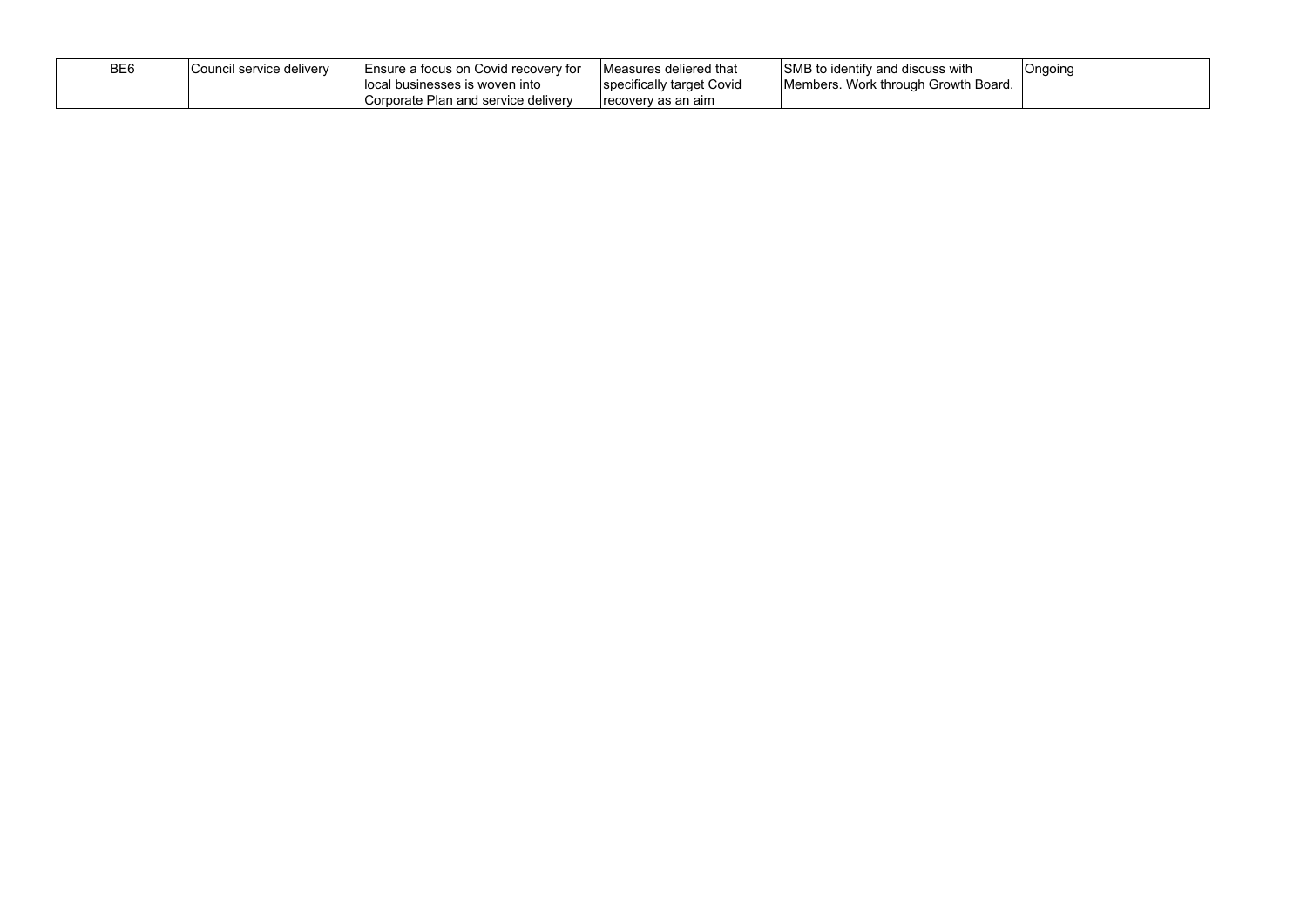## **Workstream: Council Business Impact Lead Officer: Simon Freeman Deputy Lead Officer: Simon Hill**

| <b>Norkstream: Council Business Impact</b> | Lead Officer: Simon Freeman | Den |
|--------------------------------------------|-----------------------------|-----|
|                                            |                             |     |

**Objectives / Areas of Work:** 1. To plan for the new 'normal' and any changes and/or challenges this may present to the Council's operating model and structures. 2. To ensure the continuation and where necessary the restoration of service provision to Harlow residents and businesses.

3. To work with all government guidance to ensure that strategic objectives are compliant and Covid safe.

4. Harnessing data and monitoring performance to ensure that services delivered post COVID-19, meet the changing needs of residents and businesses.

| Number:         | <b>Area of Focus</b>                            | <b>Identified Programmes / Projects /</b><br><b>Schemes</b>                                                                                                        | <b>What Can be Delivered? Or</b><br>desired end state?                                                                                                                                              | <b>Comments: Resources required or</b><br>constraining factors e.g. Influence<br>only, requires work by other<br>authorities | <b>Likely Target Timescales</b>                                                                        |
|-----------------|-------------------------------------------------|--------------------------------------------------------------------------------------------------------------------------------------------------------------------|-----------------------------------------------------------------------------------------------------------------------------------------------------------------------------------------------------|------------------------------------------------------------------------------------------------------------------------------|--------------------------------------------------------------------------------------------------------|
| CB1             | Covid -Secure compliance                        | Corporate risks assessments,<br>operational and staffing advices, PPE<br>process, on going review of activities<br>restricted by social distancing                 | Covid-secure workplace risk<br>lassessment for each<br>premises re-opened, PPE<br>lidentification and central<br><b>lissue process</b>                                                              | Internal resources required                                                                                                  | June 2020 - complete, risk<br>assessment review on going<br>based on changes to<br>government guidance |
| CB <sub>2</sub> | Outdoor community and<br>leisure sites          | Playgrounds, car parks, MUGAs,<br>pitches, Pets Corner, Town Park                                                                                                  | Re-opening of facilities when<br>and covid-secure<br>arrangements can practically<br>be implemented                                                                                                 | Internal resources required, dependant<br>government guidance permits on government guidance/restrictions                    | Aug-20                                                                                                 |
| CB <sub>3</sub> | Indoor community and<br>leisure sites           | Playhouse, Museum, Nature Reserve,<br>public conveniences, Leah Manning<br>Centre, Sam's Place                                                                     | Re-opening of facilities when<br>and covid-secure<br>arrangements can practically<br>be implemented                                                                                                 | Internal resources required, dependant<br>government guidance permits on government guidance/restrictions                    | Aug-20                                                                                                 |
| CB4             | <b>External facing HDC</b><br>Operational sites | Civic Centre, Latton Bush Centre, Bus<br>Terminus                                                                                                                  | Expansion of available<br>facilities, including cash<br>office, to members of the<br>public when government<br>guidance permits and covid-<br>secure arrangements can<br>practically be implemented | Internal resources required, dependant<br>on government guidance/restrictions                                                | <b>Jul-20</b>                                                                                          |
| CB <sub>5</sub> | Refining homeworking<br>protocols and processes | CT homeworker kit standardisation,<br>continuation of existing Telephony and<br>ICT system upgrade programme                                                       | Increased capacity and<br>resilience for homeworking<br>processes put in place during<br>emergency phase of COVID<br> response                                                                      | Internal resources                                                                                                           | On going - commenced                                                                                   |
| CB <sub>6</sub> | Income Recovery                                 | Housing rent recovery, leaseholder<br>contributions, Commercial rent<br>recovery, Benefit overpayment<br>recovery, Council tax and NDR<br>recovery, sundry debtors | Re-instate recovery<br>processes to ensure income<br>recovery can recommence to<br>operate at normal levels                                                                                         | Internal resources required - dependant  On going - commenced<br>on courts service and external<br>enforcement agents        |                                                                                                        |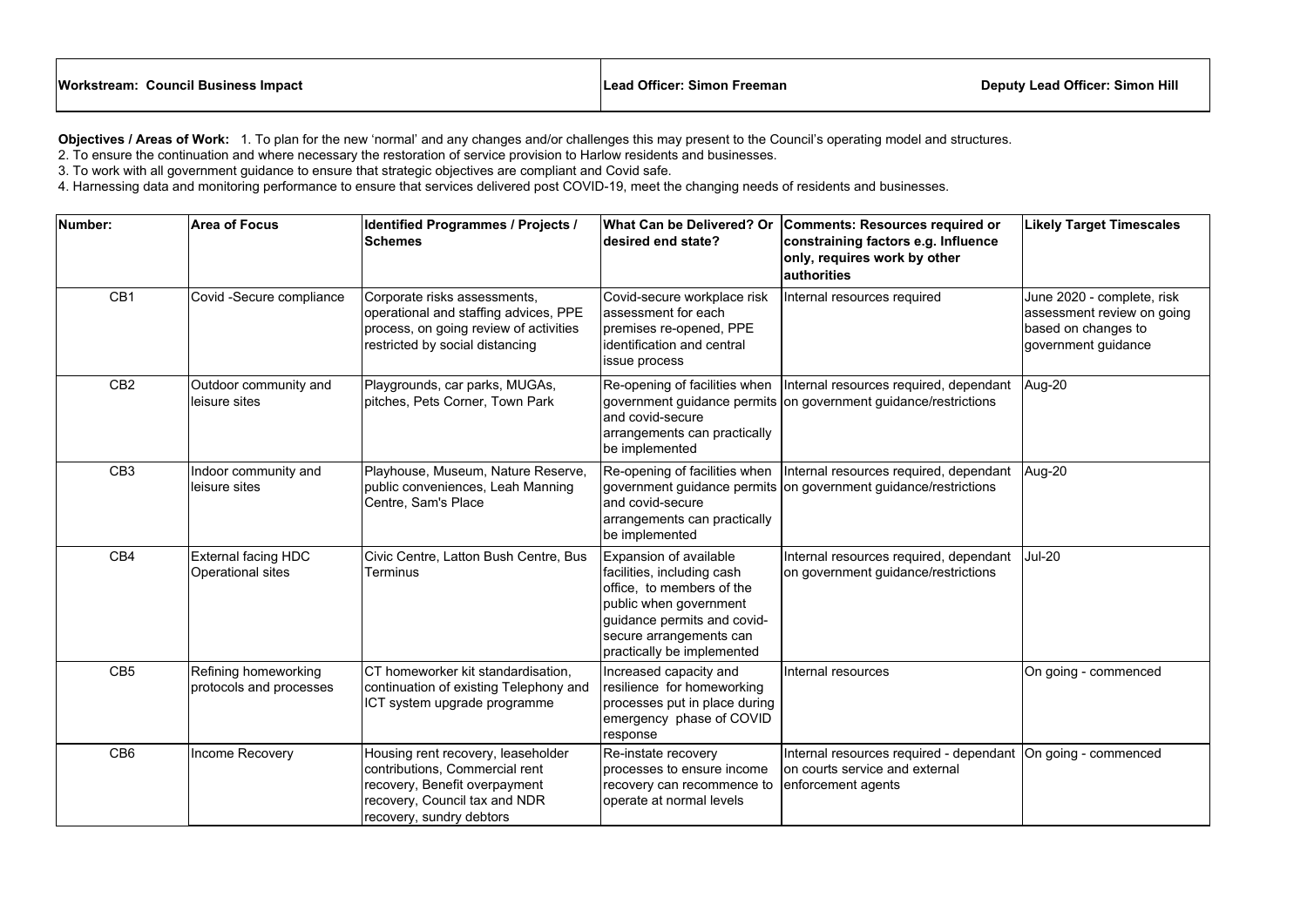| CB7             | Enforcement                                 | Environmental crime, ASB, illegal<br>encampments,                                                                                   | Re-instate recovery<br>processes to ensure<br>lenforcement can<br>recommence to operate at<br>normal levels | Internal resources                                                 | On going - commenced                                                         |
|-----------------|---------------------------------------------|-------------------------------------------------------------------------------------------------------------------------------------|-------------------------------------------------------------------------------------------------------------|--------------------------------------------------------------------|------------------------------------------------------------------------------|
| CB <sub>8</sub> | Consultation and<br>communications          | External events, statutory consultations,<br>panels and improvement boards                                                          | Alternative covid-secure<br>delivery mechanisms (likely<br> virtual)                                        | Internal resources                                                 | On going - commenced                                                         |
| CB <sub>9</sub> | Virtualisation of face to face<br>processes | Housing allocations, taxi licensing, car<br>park permits, site visits for EHS,<br>Housing services, supported Housing<br>management | Web based alternative<br>processes implemented                                                              | Internal resources                                                 | On going - commenced                                                         |
| <b>CB10</b>     | Test and Trace                              | <b>Essex and Southend Local outbreak</b><br>plan                                                                                    | MOU agreed and Plan<br>finalised, and Harlow ready<br>for implementation when<br>triggered                  | Internal resources, part of county-wide<br>response                | July 2020 - MOU in place, on<br>going activity to meet plan<br> requirements |
| <b>CB11</b>     |                                             | Impact analysis of COVID19   Data identification, collection and<br>analysis                                                        | Dashboard of metrics<br>showing impact across town                                                          | Internal resources, dependant on some<br>externally collected data | On going - not yet commenced                                                 |